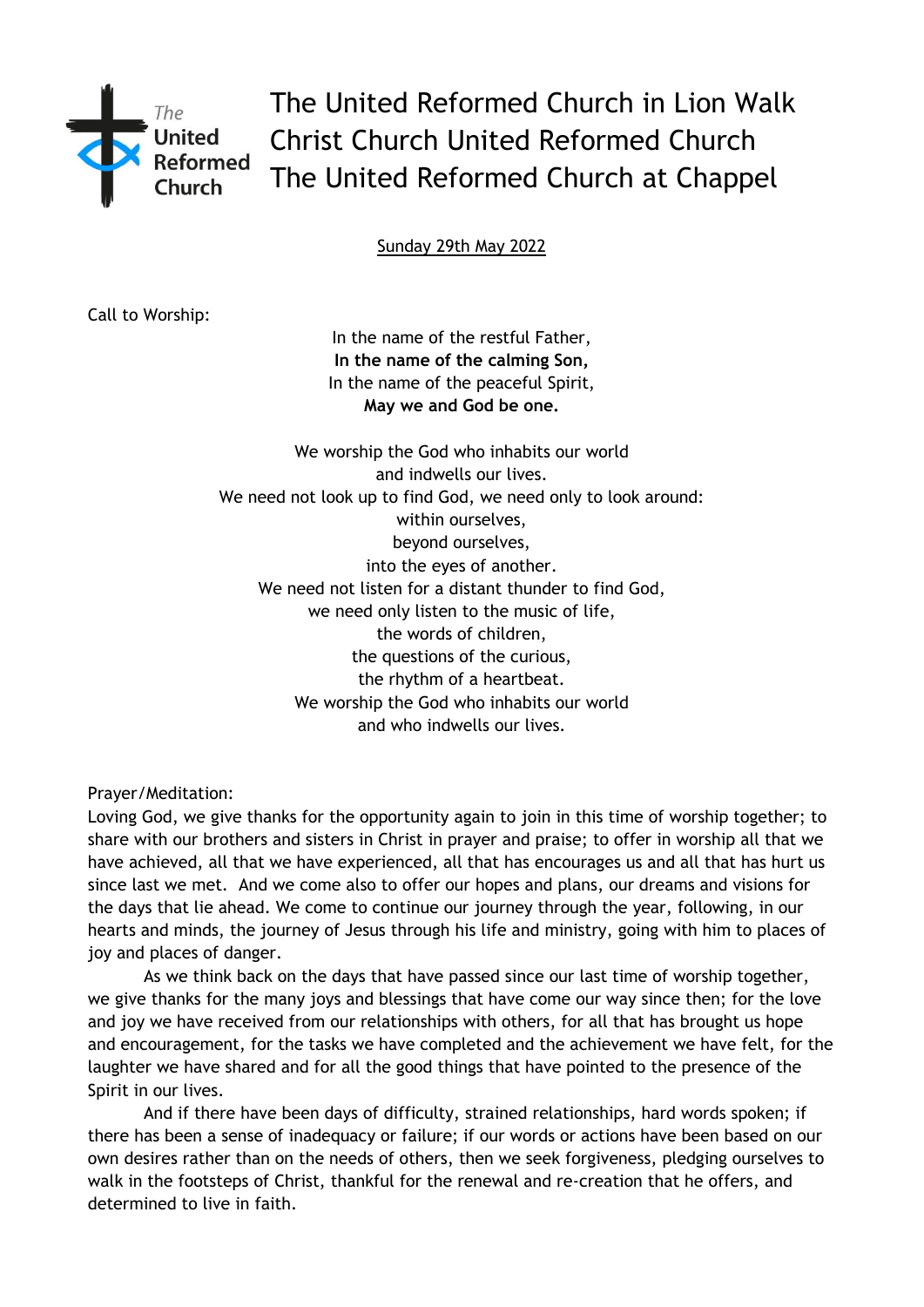Loving God, we look forward to the week ahead. Some of us will look forward with eager anticipation, ready to face challenges, to receive blessings and to savour every minute as a gift from God. Some of us may be facing a difficult week full of obstacles and difficult decisions, of unpleasant tasks or work that is tedious and without joy. Some of us may be looking ahead to a week of routine in which every hour of work and leisure is planned and predictable. Whatever may be our prospects for the few days ahead, may they be lived with faith; may they be lived as if our life here was life in God's Kingdom; may they be lived with grace and peace, that our lives might be a reflection of the life of Christ, who calls us to follow him through darkness into light and to share in his resurrection life of justice, peace and love.

## The Lord's Prayer:

**Our Father, who art in heaven, hallowed be thy name; thy Kingdom come; thy will be done on earth as it is in heaven. Give us this day our daily bread and forgive us our trespasses as we forgive those who trespass against us. Lead us not into temptation, but deliver us from evil. For thine is the Kingdom, the power and the glory for ever. Amen** 

Reading: Acts 17:22-31

Hymn 74: Praise to the Lord, the Almighty, the King of creation! O my soul, praise him, for he is thy health and salvation: Come ye who hear, Brothers and sisters, draw near, Praise him in glad adoration!

Praise to the Lord, who o'er all things so wondrously reigneth, Bears thee on eagle's wings, and through all troubles sustaineth: Hast thou not seen, All that is needful hath been Granted in what he ordaineth?

Praise to the Lord, who doth prosper thy work and defend thee! Surely his goodness and mercy here daily attend thee: Ponder anew All the Almighty can do, Who with his love doth befriend thee.

Praise to the Lord! O let all that is in me adore him! All that hath life and breath come now with praises before him: Let the amen Sound from his people again: gladly for aye we adore him!

Reading: John 14:15-21

# Reflection:

When it comes to our Christian faith, what do we know? What do we know and how do we know it? The children's hymn says, 'Jesus loves me, this I know, for the Bible tells me so.' Is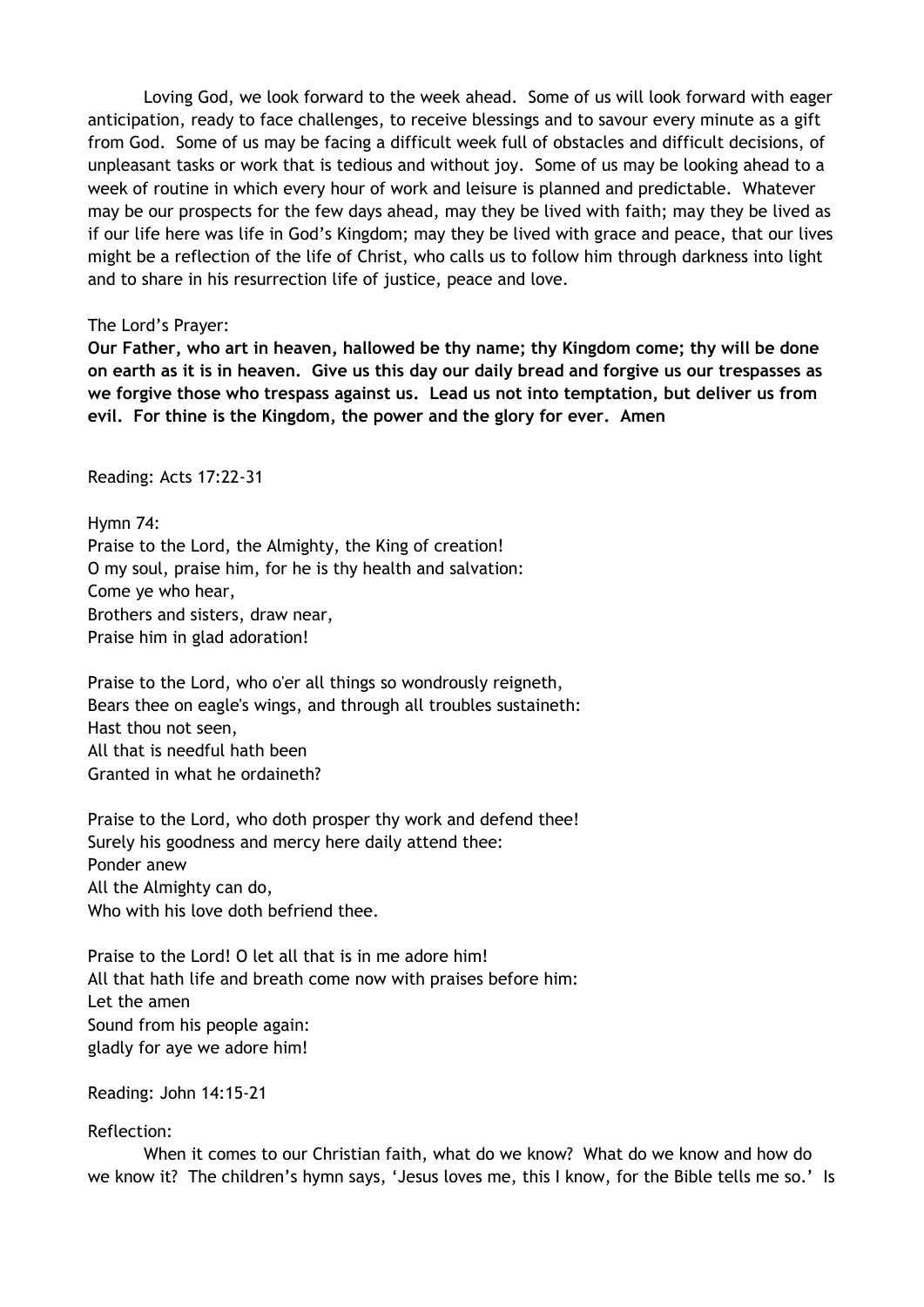it as simple as that? What we know is that Jesus loves us, and the reason we know it is because it says so in the Bible?

There are few people today , Christians or non-Christians, who are convinced by the argument that something is true because it says so in the Bible. Our society looks for more than just blind acceptance of the teachings of a book, however holy and ancient that book may be seen to be.

Paul, in his address to the Greeks said of God, 'he has fixed a day on which he will have the world judged'. Paul wisely doesn't speculate about when that day of judgement might come, but how did Paul know that? What did Paul really *know* as he stood in front of the areopagus – the court of justice – and began to speak to the Greeks. Well for one thing he *did* seem to know his audience. Christianity was essentially a sect of Judaism, but Paul recognised that this would have no appeal whatsoever to the Greeks. Therefore he initially says nothing at all about Jesus of Nazareth. (Indeed it would seem from the previous verses that he had already tried that and the people were just confused, calling him a 'babbler and proclaimer of foreign divinities'. So perhaps learning from this experience, Paul does his best to proclaim the Christian gospel at least at first in language the Greeks can understand.) He doesn't pitch in straight away talking about Jesus and about resurrection – a notion that would have been alien to the Greeks. Instead he talks about a God who does not live in shrines and demand to be waited on night and day by hordes of faithful priests and acolytes. No, he says, this is a different kind of God, a God who is creator of all things. Who has created all the peoples of the world and put them in their various places where they will 'search for God and perhaps grope for him and find him'. And he says that this god might well be found, for is not far from each one of us, indeed it is in him that we 'live and move and have our being'.

All this is a much more Greek than Jewish way of understanding the nature of God. It is Paul translating his faith into language that can be understood by people of different background and different religious culture. And he found that if he presented his faith in a different way for different people, then it would travel quite well, and people like Dionysius the Areopagite and a woman named Damaris, and others would be convinced enough to join him.

Paul's example would seem to suggest to us that it is not only possible but necessary to present the gospel in ways that are understandable and meaningful to the people we are addressing at the time. Paul knew that if he had begun to speak to the Greeks about the coming of a Messiah, he would have made no converts at all.

In our society we know that there are many who are indifferent and many who are hostile to the Christian faith, who are immediately turned off by any hint of the supernatural or miraculous. Indeed there are many who have left the church over the years because it seems to have failed to speak to the modern world and has persisted in using obsolete theological language of salvation, atonement, justification, sanctification and so on, that means nothing to people today.

Like Paul the church needs to know its audience. It needs to know that, in general terms, there is less interest among people in our country today in personal salvation than in issues of justice and peace; less anxiety about life after death than about the plight of those whose lives here and now are little more than a living death; less value given to right beliefs than to appropriate behaviour. The fact is - and it is a difficult fact for us in the church to swallow - not so many people care about God or are interested in learning about Jesus, not so many people read the Bible or are even interested in having a look at it. But there *are* many, perhaps increasing numbers, who see the need for a just and equal sharing of the earth's resources, who see the injustice of a small number of wealthy nations living off the poverty and suffering of the majority of poorer nations. Perhaps it is *our* job in the church to be telling them that these issues of justice, poverty, forgiveness, sharing, reconciliation, were what Jesus of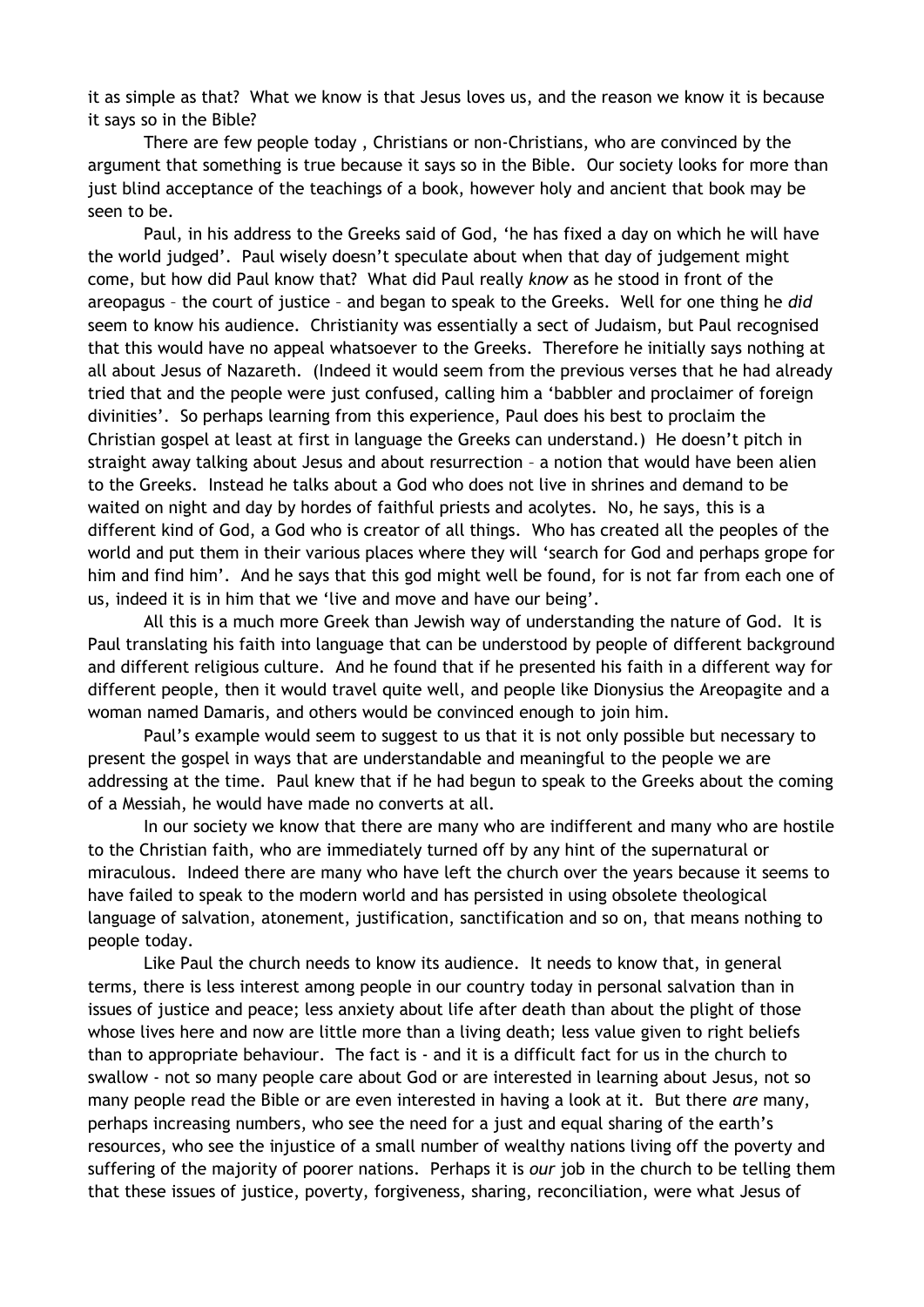Nazareth was all about and if that means we must drop a lot of the God-talk about Christian doctrine and ritual, then so be it. Jesus was all about the Kingdom of God and had little time for the religious establishment of the day. *We* are the religious establishment of the day today.

'What do we know about faith, about the Bible, about Christian spirituality?' What *should* we know? Actually, Jesus makes it quite clear that it's not about knowing at all. Our spiritual health doesn't really depend on how well we know the Bible, or how much we know about Christian belief and doctrine; our spiritual future doesn't depend on us knowing the right answers to questions of life and death.

Ultimately the Christian gospel comes down to life in the Kingdom of God, and life in the Kingdom of God comes down to love. John's gospel makes it clear that the priority of the number one priority of the community was love. It is love that sustains the Christian community; it is the presence of love that allows the coming of the Holy Spirit; and it is love that goes out from the Christian community and changes the world.

Not knowing, not even believing, but *loving* is the power behind the Christian community. Which is just as well, because we really *don't* know, we really have more questions than answers, and it is both a relief and a rather scary challenge to discover that Jesus demands not our knowledge, but our love.

Hymn 653:

We cannot measure how you heal or answer every sufferer's prayer, yet we believe your grace responds where faith and doubt unite to care.

The pain that will not go away, the guilt that clings from things long past, the fear of what the future holds are present as if meant to last.

But present too is love which tends the hurt we never hoped to find, the private agonies inside, the memories that haunt the mind.

Your hands, though bloodied on the cross, survive to hold and heal and warn, to carry all through death to life and cradle children yet unborn.

So some have come who need your help, and some have come to make amends: your hands which shaped and saved the world are present in the touch of friends.

Lord, let your Spirit meet us here to mend the body, mind and soul, to disentangle peace from pain and make your broken people whole.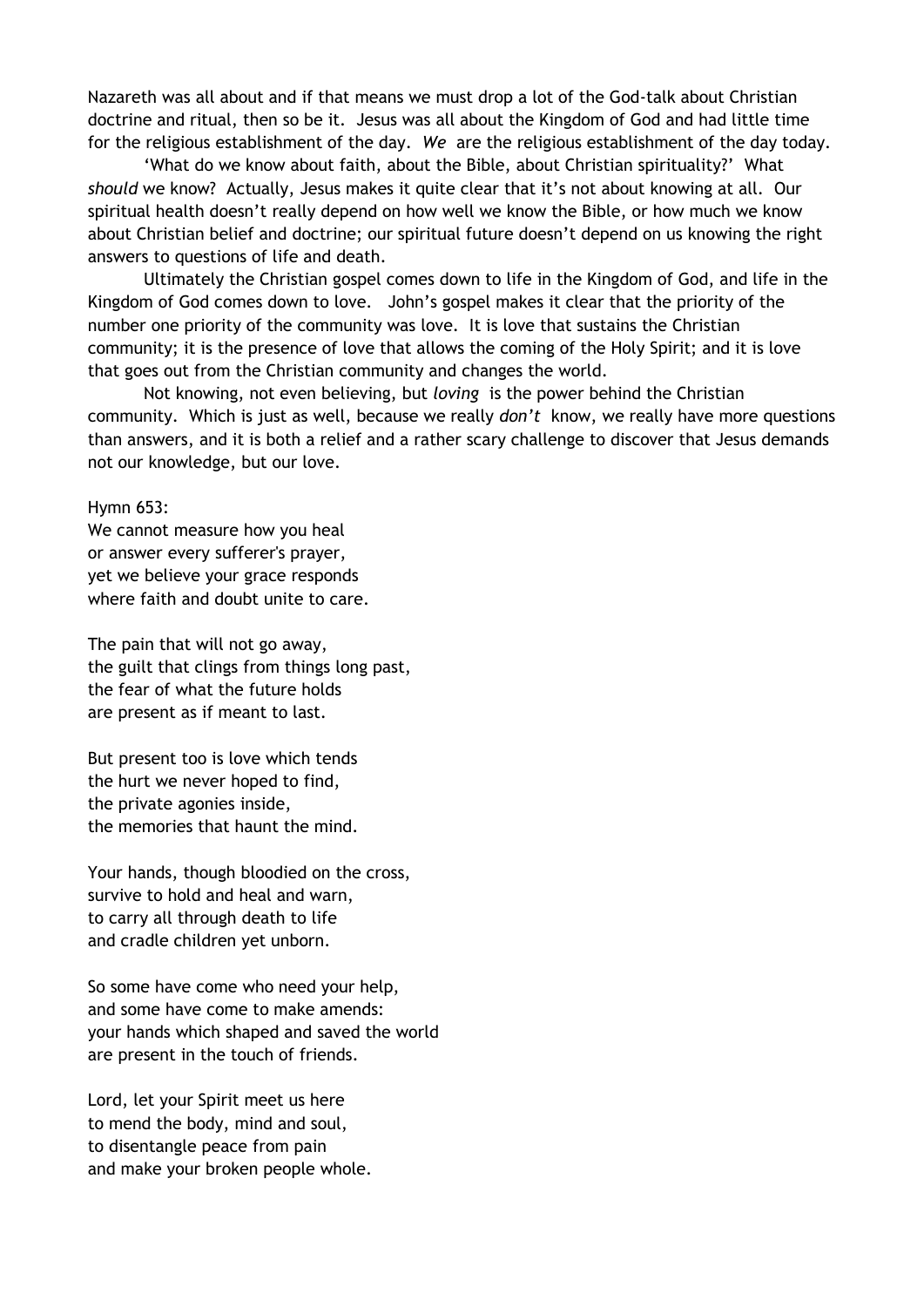Loving God, In love You created us, and in love you sustain us, day after day. So it is with confidence that we bring our prayers to you

We pray for the world around us, for the many who continue to suffer and call out for help: for those without enough to eat or drink; for those caught up in violence and political uprisings; for those picking up the pieces after a natural disaster; for those desperate to find work to support their families.

### **Gracious God, hear our prayer.**

We also pray for family and friends who are suffering: those afflicted or affected by the coronavirus plague, those struggling physically or emotionally, those working to overcome mental illness; those facing challenges at home or at work; those grieving the death of a loved one.

#### **Gracious God, hear our prayer.**

God, You have called us to pray for our enemies; to bless, rather than curse, those who deliberately seek to harm us. We think now of those who have hurt us, physically or emotionally; those who have stolen from us, or cheated us of what was rightfully ours; those who have spread rumours about us, or turned our friends against us. We ask you to bless them. Open our hearts so that we may see them as you see them, and be able to respond to them with your love.

### **Gracious God, hear our prayer.**

We pray for your church around the world, that it might be a living demonstration of your kingdom: offering hospitality to all, ready to help in times of need, showing love to friends and enemies alike, seeking to live in peace with all.

**Gracious God, hear our prayer.**

God, we praise you for your faithful love, and for the mercy you have shown toward us.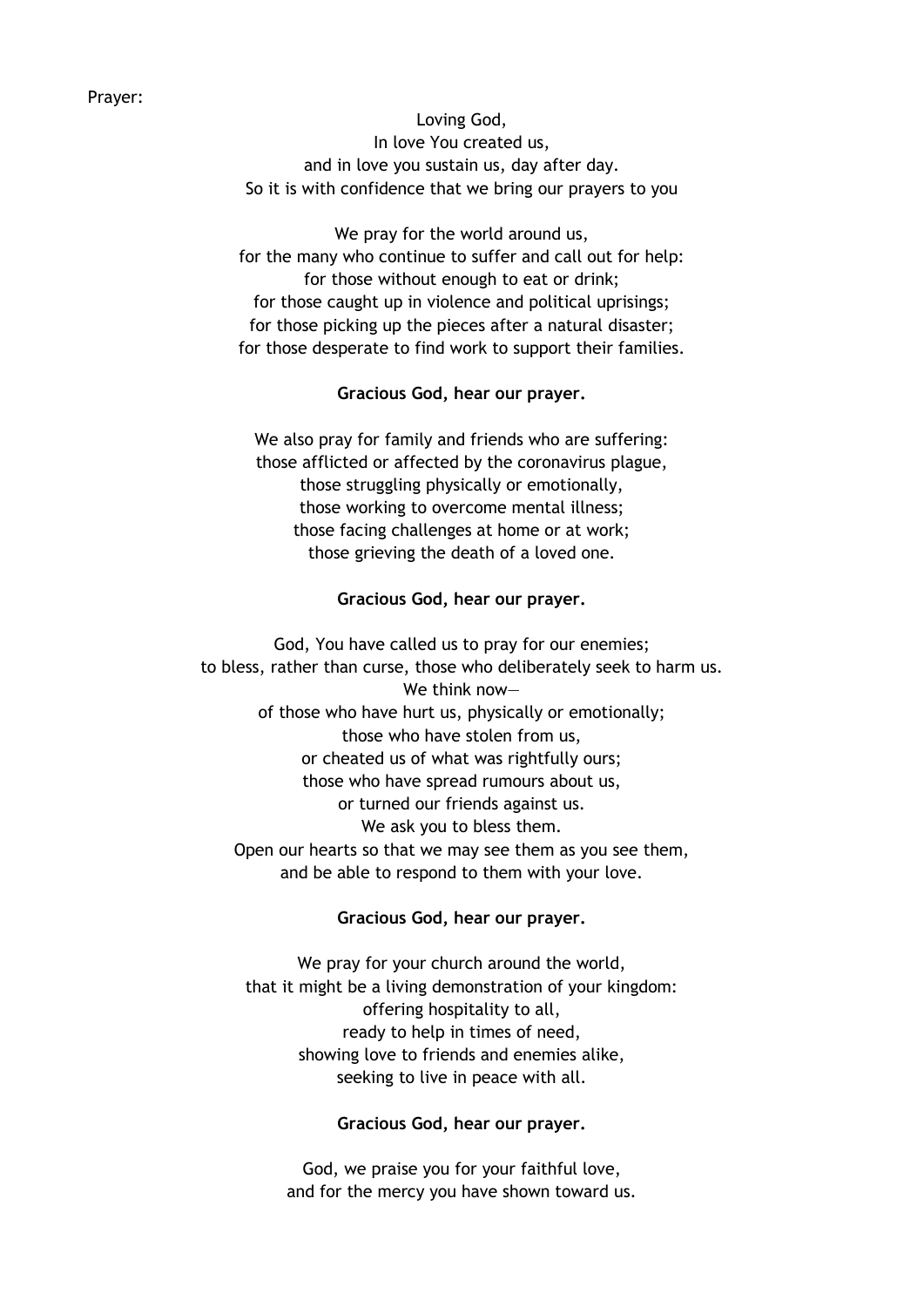Open our eyes to recognize your presence in our lives. Give us grace to hear your call, and courage to follow without hesitation, knowing that your way is the way that leads to life.

I invite you now to spend a few moments with your own prayer, in words or in silence; or simply in reflecting upon the stories we have read and the words we have heard in our worship today.

Hear our prayer, which we offer in the name of our Lord Jesus Christ. Amen

Hymn 579: Lord, thy Church on earth is seeking thy renewal from above; teach us all the art of speaking with the accent of thy love. We would heed thy great commission: 'Go now into every place - preach, baptize, fulfil my mission, serve with love and share my grace'.

Freedom give to those in bondage, lift the burdens caused by sin. Give new hope, new strength and courage, grant release from fears within. Light for darkness; joy for sorrow; love for hatred; peace for strife: these and countless blessings follow as the Spirit gives new life.

In the streets of every city where the bruised and lonely dwell, let us show the Saviour's pity, let us of his mercy tell; to all lands and peoples bringing all the richness of thy word, till the world, thy praises singing, hails thee Christ, Redeemer, Lord.

Benediction:

When fear and uncertainty circle around, May we encounter the calming presence of Jesus. When we feel isolated and alone, May we encounter Immanuel, God-With-Us When we feel frustration and boredom, May we encounter the energising presence of the Spirit.

May we find our worth in our being as well as our doing.